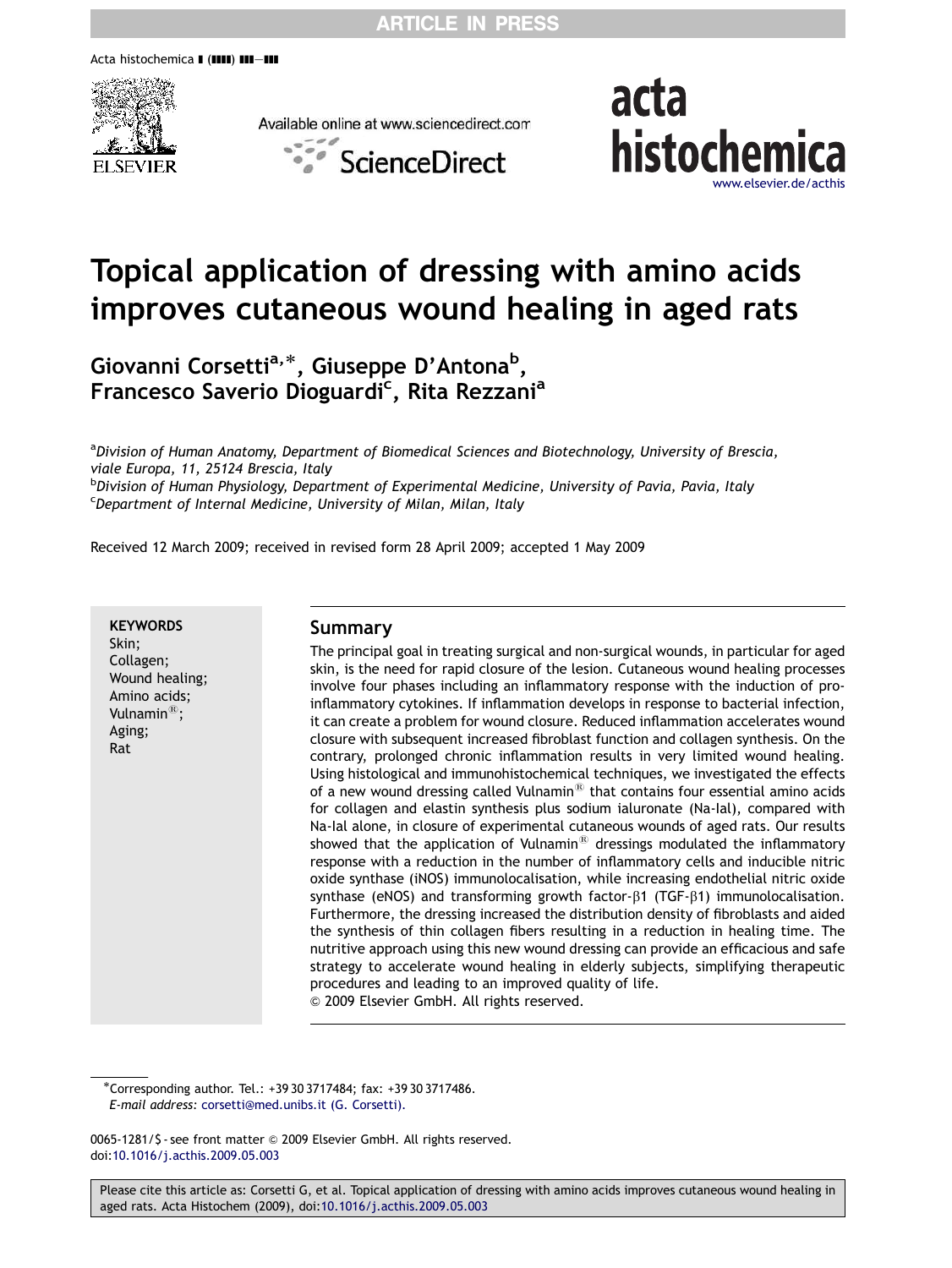## Introduction

Treatment of wounds remains an important surgical objective, although chronic wounds caused by various etiologies and/or aging are particularly difficult to treat and often defy closure by both surgical and non-surgical means. Cutaneous healing is a dynamic process that involves a complex interaction of extracellular matrix molecules, resident cells, infiltrating inflammatory cells and soluble mediators. The healing process has four phases; hemostasis, inflammation, tissue regeneration and tissue remodelling with scar formation. These phases overlap in time and duration, each depending on various factors such as tissue type, health status, nutritional status and infections.

Of these phases, the inflammatory response is possibly the most fundamental as it induces production of pro-inflammatory cytokines, such as interferon- $\gamma$ , interleukin-1 $\beta$  and tumor necrosis factor- $\alpha$  (TNF- $\alpha$ ) and is also important in recruiting macrophages, in the proliferation of resident cells and angiogenesis ([Schwentker et al., 2002](#page-10-0); [Eming](#page-9-0) [et al., 2007a, 2007b](#page-9-0)). Moreover, the lack of apoptotic neutrophils at the wound site deprives the macrophages of their main stimulus to secrete transforming growth factor- $\beta$ 1 (TGF- $\beta$ 1), a key mediator involved in myofibroblast differentiation from fibroblasts ([Tomasek et al., 2002](#page-10-0); [Peters](#page-9-0) [et al., 2005](#page-9-0); [Hinz et al., 2007\)](#page-9-0). TGF- $\beta$ 1 derived from macrophages also acts as a strong inhibitor of the inducible isoform of nitric oxide synthase (iNOS) during wound healing ([Vodovotz et al.,](#page-10-0) [1993](#page-10-0)). TGF- $\beta$ 1 stimulates fibroblast proliferation and activity producing important extracellular matrix components such as collagen and fibronectin ([Roberts et al., 1986;](#page-9-0) [Steed, 1997\)](#page-10-0).

Fibroblasts are the only source of collagen and fibronectin, the main constituent proteins of connective tissue in the dermis, and adequate collagen synthesis is fundamental for wound healing. Like other proteins, collagen synthesis depends totally on the local availability of amino acids found in the final molecule. However, the extremely stringent stoichiometric ratios required for collagen amino acids result from the fact that the single strand collagen polypeptide chain must be folded with another two molecules to form a triple helix precursor molecule of collagen called tropocollagen. Glycine, L-proline and L-lysine are found in extremely regular patterns. The first amino acid is glycine and in nearly 50% of cases the third amino acid is proline. Lysine is inserted in well-defined positions in relation to the glycine and proline, as after assembly of the triple helix, it activates specific hydroxylases to promote hydroxylation of proline and lysine into hydroxyproline and hydroxylysine at specific sites. Lysine and proline hydroxylation generates intermolecular and intramolecular bonds for molecules that give collagen its peculiar flexibility, elasticity and tensile strength. Furthermore, leucine is fundamental, both to promote protein synthesis and to implement elastin synthesis. Elastin is very similar in amino acid composition to collagen, but has a higher content of L-leucine [\(Dioguardi, 2008](#page-9-0)). Healing of dermal lesions requires synthesis and destruction of newly formed collagen at different times. We can presume that the synthesis rate controls the inflammatory cascade connected to the healing process, making synthesis more efficient, with shorter healing time depending on the need for inflammatory mediators ([Singer and](#page-10-0) [Clark, 1999](#page-10-0)).

An important aspect of wound repair is the modulation of nitric oxide (NO) production during the inflammatory phase, because NO regulates collagen formation, cell proliferation and wound contraction in animal models ([Witte and Barbul,](#page-10-0) [2002](#page-10-0)). NO is a short-lived free radical that is involved in many important biological functions. NO is produced by nitric oxide synthase (NOS) which exists in three distinct isoforms, two constitutive (endothelial, eNOS and neuronal, nNOS) and one inducible (iNOS). The constitutive isoforms are permanently active, generating low concentrations of NO. The iNOS is induced by a variety of cytokines, growth factors and inflammatory stimuli [\(Knowles and Moncada, 1999](#page-9-0)) and is over-expressed during healing, burn injuries, endotoxin exposure, arthritis and inflammatory bowel diseases.

The large amounts of NO formed by iNOS have detrimental effects in inflammatory conditions such as sepsis [\(Tsukahara et al., 1998\)](#page-10-0). The highest NOS activity occurs during the early phases of wound healing. In rat wound healing, the highest iNOS expression is found between 6 and 24 h, and persists between 1 and 5 days, then slowly decreases over the next 10 days [\(Albina et al.,](#page-8-0) [1990](#page-8-0); [Nill et al., 1995;](#page-9-0) [Frank et al., 1998\)](#page-9-0).

It has been shown that most NO synthesis is caused by the inflammatory cells present during early healing phases ([Reichner et al., 1999](#page-9-0)). However many cells, such as fibroblasts, participate in NO synthesis during the proliferative phase after wounding. Therefore, it is believed that iNOS activity can be down-regulated by the resolution of the inflammatory response or by cytokine signalling [\(Witte and Barbul, 2002\)](#page-10-0). Lack of NO synthesis after blockade of iNOS, or hyper-production of NO from iNOS, has been linked to impaired wound healing. Indeed, most non-healing wounds fail to progress,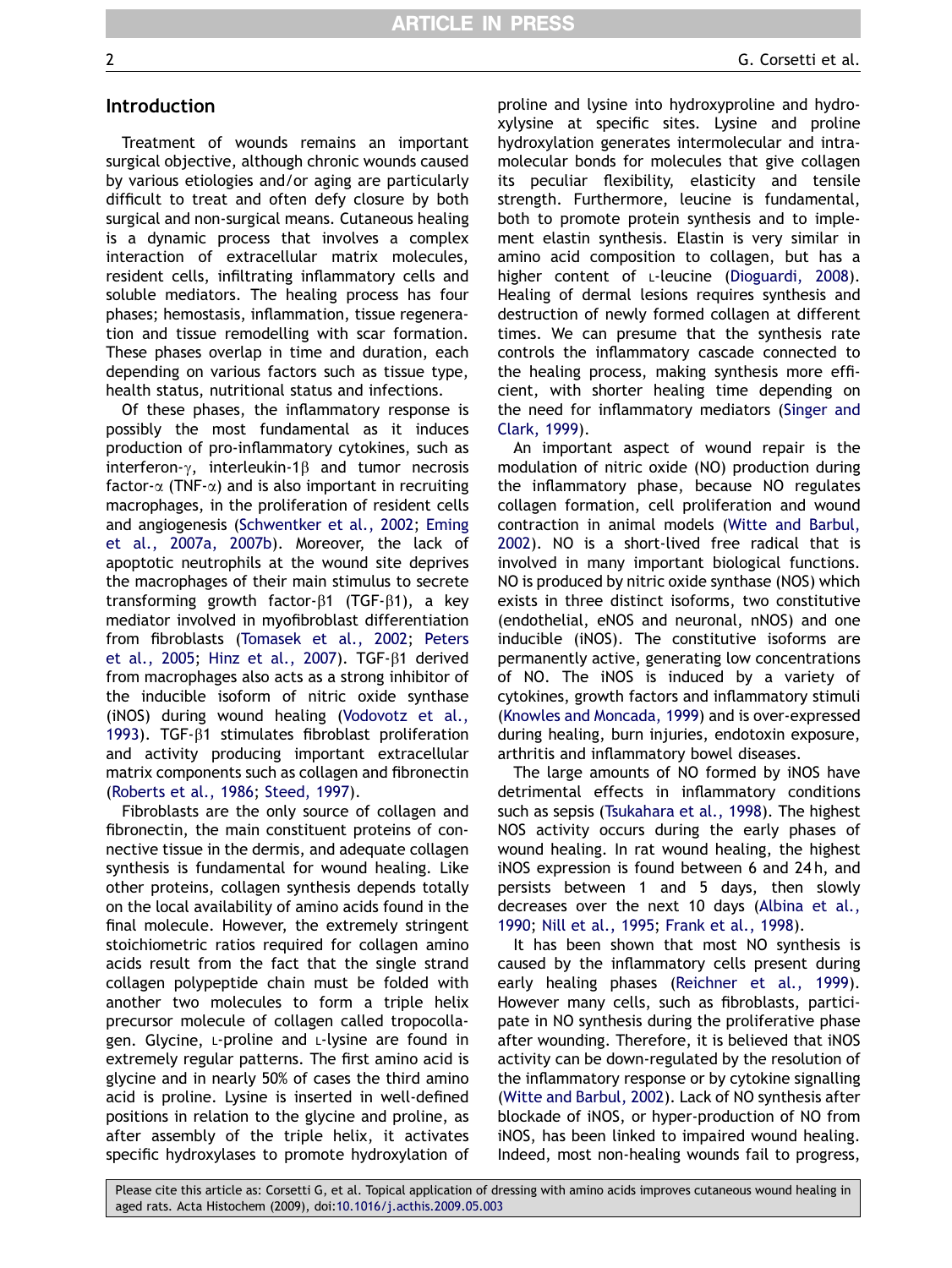remaining in a chronic inflammatory state, generating a cascade of tissue responses that amplify the hostile microenvironment [\(Loots et al., 1998](#page-9-0); [Witte](#page-10-0) [and Barbul, 2002](#page-10-0); [Schwentker et al., 2002](#page-10-0)).

Recent studies have demonstrated that cutaneous eNOS expression is significantly increased after excisional wounding in normal mice [\(Luo](#page-9-0) [et al., 2004\)](#page-9-0). It has been shown that excisional wound closure is delayed by 30% in both eNOS and iNOS knock-out mice compared to wild type mice [\(Yamasaki et al., 1998;](#page-10-0) [Lee et al., 1999](#page-9-0)). Furthermore, angiogenesis is a fundamental process of wound repair and eNOS-derived NO plays a pivotal role in this process [\(Donnini and Ziche, 2002](#page-9-0)) for pro-angiogenic cytokine activity such as vascular endothelial growth factor (VEGF). However, NO is also involved in VEGF-independent angiogenesis mechanisms that involve monocytes ([Leibovich](#page-9-0) [et al., 1994](#page-9-0)), substance P ([Ziche et al., 1994](#page-10-0)) and TGF- $\beta$ 1 [\(Roberts et al., 1986\)](#page-9-0). These results indicate that moderate NO production during the inflammatory phase is very important for healing, stimulating fibroblast proliferation, collagen synthesis and angiogenesis.

Our goal was to investigate the mechanism by which a new commercially available wound dressing called Vulnamin $^{\circledR}$  (Professional Dietetics, Milano, Italy) containing four essential amino acids for collagen and elastin synthesis (glycine, L-lysine, L-proline and L-leucine) in an expressly calculated stoichiometric ratio together with sodium ialuronate (Na-Ial), induces wound closure and tissue regeneration.

[Cassino and Ricci \(2005\)](#page-9-0) showed that Vulnamin<sup>®</sup> induces rapid tissue regeneration and wound closure in chronic human skin lesions of various etiologies, and concluded that topical treatment may open a new frontier in treatment of patients with chronic ulcers. However, there are no data regarding the biological effects of the treatment at the wound site. We believe that optimal availability of specific amino acids could improve fibroblast activity. Although the thickness of the epidermis probably does not change with age ([Whitton and Everall, 1973](#page-10-0)), structural and functional changes caused by intrinsic ageing occurs in the skin of elderly individuals without environmental insults ([Fenske and Lober, 1986\)](#page-9-0), indicating that these changes may be due to the alteration of the cellular microenvironment [\(Ashcroft et al., 1995\)](#page-8-0). Because old rats lose the capability of young rats to efficiently use dietary nutrients, subsequently altering collagen deposition during healing ([Hennessey et al., 1991](#page-9-0)), our study was performed on experimental cutaneous wounds of aged rats.

## Materials and methods

#### Animals

The experimental protocol was approved and conducted in accordance with the Italian Ministry of Health and complied with the 'The National Animal Protection Guidelines'. Twenty four male Sprague-Dawley rats, aged 26 months, weighing  $400+35$  g (from Harlan, Italy) were studied. The animals were placed in a quiet room with controlled temperature and humidity. A 12/12 h light– dark cycle was maintained (7 a.m. to 7 p.m.) and they were fed with a standard diet, and had access to water ad libitum.

Each rat was anesthetized with an intramuscular injection of Zoletil (30 mg/kg) (Virbac, Carros Cedex, France), their dorsal surface skin was shaved and cleaned with alcohol and four full thickness wounds, two on each side of the dorsal midline, were made with a 6 mm tissue punch. The depth of wounds was about 2 mm. In each animal, two wounds were dressed with topic applications of Na-Ial only, and two with Vulnamin<sup>®</sup> (Professional Dietetics, Milan, Italy). Dislodging of the Na-Ial and Vulnamin $^{\circledR}$  dressings was prevented by covering the wounds with gauze fixed with surgical tape. The wound dressing in each animal was monitored and changed twice daily. Following [Ring et al. \(2000\),](#page-9-0) the perimeter of each wound was traced onto a glass slide. The wound area  $\text{(mm}^2)$  was calculated from the wound perimeter using an image analysis program (Image Pro Plus, Immagini e Computer, Milan, Italy). All wound areas were converted to 100% on the day of wounding (day zero) and on subsequent days, the areas were expressed as a percentage of their original area on day zero. All animals survived the treatment.

Six animals under deep anesthesia were killed and perfused with 10% formalin in phosphate buffered saline (PBS, 0.1 M, pH 7.4) 1, 3, 5 and 10 days after the experimental skin wounding. The wound regions were quickly removed and processed with standard procedure for embedding in paraffin wax.

#### Histology

Five-um-thick sections were cut by microtome and stained with hematoxylin and eosin (H&E) using a routine protocol. The inflammatory cells and distribution density of fibroblasts were measured using a bright field optical microscope (Olympus BX50, Tokyo, Japan) in H&E stained sections. The collagen and fibrosis were evaluated by a irius red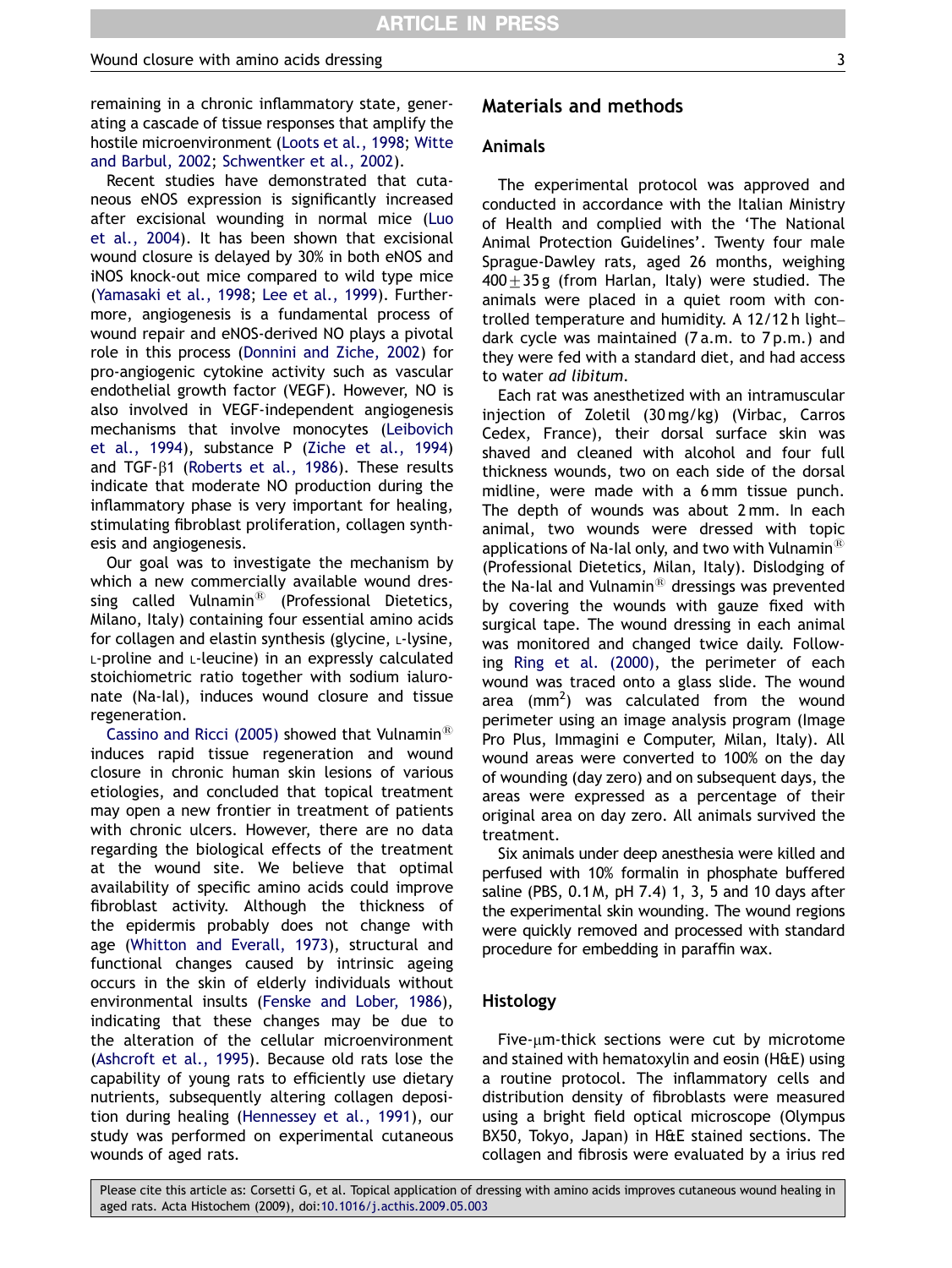staining method [\(Sweat et al., 1964](#page-10-0)) using a modified picrosirius procedure as previously described [\(Dayan et al., 1989\)](#page-9-0). Briefly, the sections were deparaffinized, rehydrated and immersed in 1% phosphomolybdic acid (Sigma-Aldrich, St. Louis, MO, USA) for 5 min and then covered with 0.1% (w/v) sirius red F3B (C.I.35780 Science Lab, Huston, TX, USA) in saturated picric acid solution for 1 h at room temperature. The sections were then washed in water and rapidly dehydrated, cleared in xylene and mounted. All sections stained with sirius red were analyzed using a light microscope (Olympus BX50, Tokyo, Japan) under normal and polarized light obtained with polarizer filters (Olympus U-ANT, Tokyo, Japan) in order to analyze the initial collagen organization and then the fibrosis. Under these conditions, collagen fibers of different thicknesses are colored differently. During tissue response to injury, fibronectin and type III collagen are synthesized in increased amounts, whereas in normal tissue the major constituent is type I collagen [\(Williams et al., 1984](#page-10-0); [Allon](#page-8-0) [et al., 2006](#page-8-0)). While the birefringent (anisotropic) color is more a measure of collagen fiber size than of collagen type, usually, the thick and denser type I collagen fibers are detected as orange to red, whereas the thinner type III collagen fibers appear yellow to green ([Vranes et al., 1999](#page-10-0); [Koren](#page-9-0) [et al., 2001](#page-9-0); [Rizzoni et al., 2005](#page-9-0); [Buffoli et al.,](#page-8-0) [2005](#page-8-0)).

#### Immunohistochemistry

Sections were incubated overnight with primary anti-iNOS (NOS2-N20-sc651), anti-eNOS (NOS3-C20 sc654) and anti-TGF-β1 (V-sc146 antibody; Santa Cruz Biotechnology Inc., Santa Cruz, CA, USA), each diluted 1:50 with PBS, and labelling was visualized using a rabbit avidin biotin complex (ABC) labelling system kit (Santa Cruz), according to the manufacturer's protocol. They were then dehydrated, cleared in xylene and mounted. The immunohistochemistry control was performed by omitting the primary antibody and incubating instead with isotype matched IgGs. All samples were evaluated using an Olympus BX50 optical microscope equipped with an image analysis program (Image Pro Plus, Immagini e Computer, Milan, Italy) and analyzed quantitatively. The integrated optical density (IOD) was calculated for arbitrary areas, measuring in 10 fields for each sample using a 40  $\times$  objective. Data were pooled to show a mean value, and a statistical analysis was applied to compare the results obtained from different experimental groups.

## Statistical analysis

Morphometric data were expressed as mean $\pm$ SD. The statistical significance of the differences between means was assessed by ANOVA followed by Student-Newman-Keuls test. A probability of less than 5% ( $p < 0.05$ ) was considered significant.

## Results

Increased healing of Vulnamin $<sup>8</sup>$  dressed wounds</sup> was time-dependent and differed compared to the Na-Ial dressed wounds. Three days post-wounding, healing of the Vulnamin $<sup>®</sup>$  treated wounds was</sup> about 16% greater than that of the Na-Ial treated wounds, while after 5 and 10 days post-wounding, the Vulnamin $^{\circledR}$ -treated wound closure was about 30% and 73% greater than that of the Na-Ial-treated wounds (Figure 1).

## Vulnamin $^{\circledR}$

After three days topical application with Vulna $min^{\circledR}$ , the mean number of inflammatory cells in the wound area decreased by about 43%  $(1.3\pm0.15 \text{ cells}/1000 \,\mu\text{m}^2 \text{ vs } 2.3\pm0.18 \text{ on the first})$ day). This reduction was more evident after five days post-wounding  $(0.54 \pm 0.12 \text{ cells}/1000 \,\mu\text{m}^2)$ , also close to the border of the wound, whereas unwounded control skin had no inflammatory cells [\(Figure 2](#page-4-0)). The density of fibroblasts had already increased the first day after wounding  $(1.21 +$ 0.2 cells/1000  $\mu$ m<sup>2</sup>) and was very high (136%) after three days  $(2.86 + 0.16 \text{ vs } 1.21 + 0.18 \text{ of the first})$ day), about three fold  $(3.01 \pm 0.17 \text{ cells}/1000 \,\mu\text{m}^2)$ 



Figure 1. Change in wound healing area on different days expressed as a percentage of area on day zero. Dense dots  $=$  Vulnamin dressed; sparse dots  $=$  Na-Ial dressed.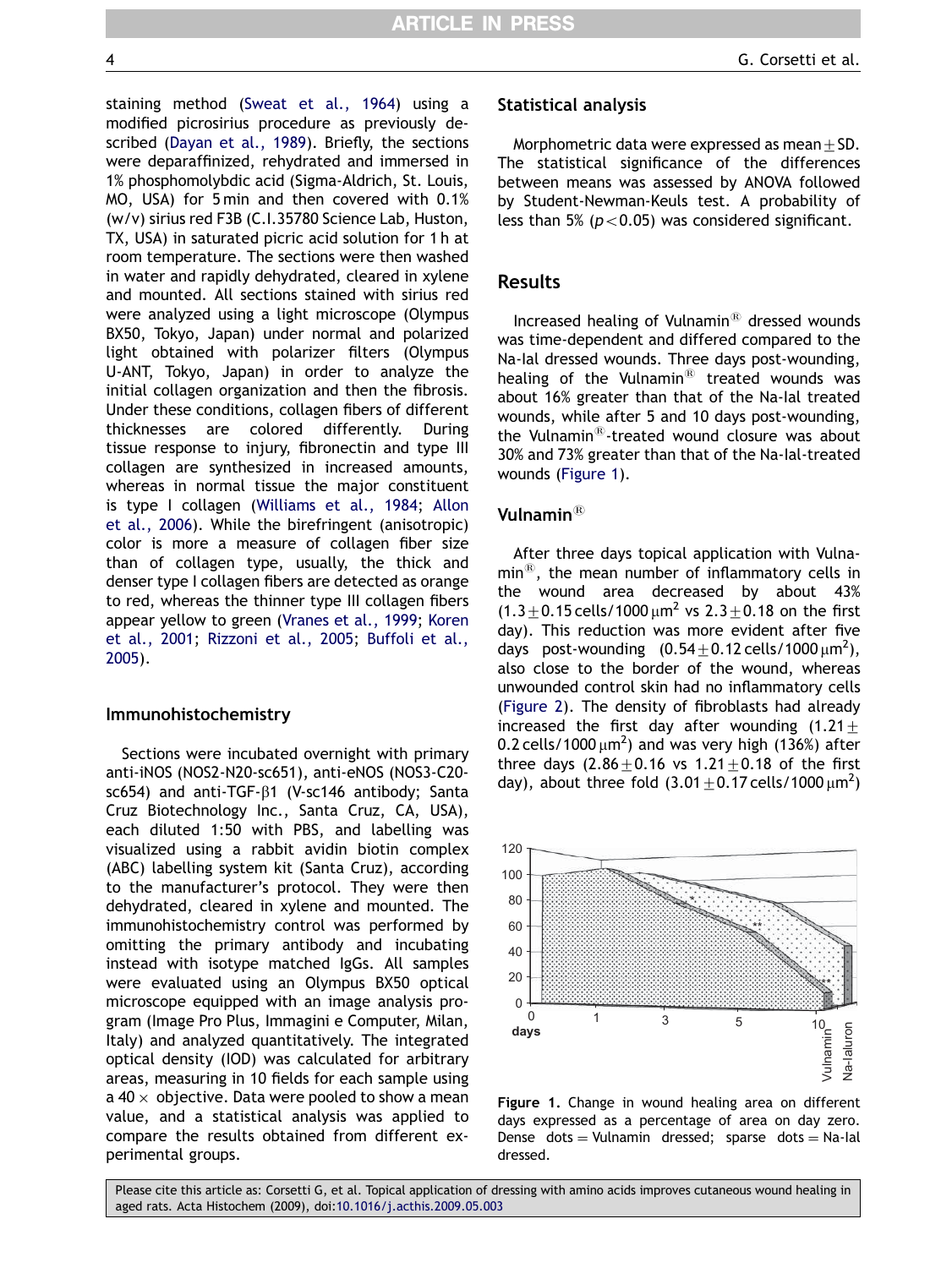<span id="page-4-0"></span>

Figure 2. Inflammatory cell infiltrates (H&E stain). (A) non-wounded control skin did not have any inflammatory cells. B and C: Inflammatory cells (mainly neutrophils) infiltrating wound area of Na-Ial (B) and Vulnamin (C) dressed wounds after 3 days post-wounding. Note the scarce presence of inflammatory cells in Vulnamin treated wound. Scale bar, 50 um.



Figure 3. A and B: comparison between the density (Nr/1000  $\mu^2$ ) of fibroblasts (bold line) and inflammatory cells infiltrate (dotted line) in Vulnamin (A) and Na-Ial (B) treated wounds at different days post-wounding (day 0). \*\*p<0.01.

and about five fold  $(5.0\pm0.36\,$ cells/1000 $\mu$ m $^2$ ), respectively, after three and ten days after wounding (Figure 3). At the same time, we observed under polarized light optics the production of a network of thin orange/yellow to yellow/ green collagen fibers from three days post-wounding [\(Figure 4](#page-5-0)). The dense network of thin collagen fibers indicated new deposition of collagen that was not present in unwounded control skin. The percentage of collagen fibers was statistically evaluated and is shown in [Figure 5.](#page-5-0)

iNOS immunolabelling decreased strongly in fibroblasts during the first three days post-wounding. After this, it decreased slowly and was similar to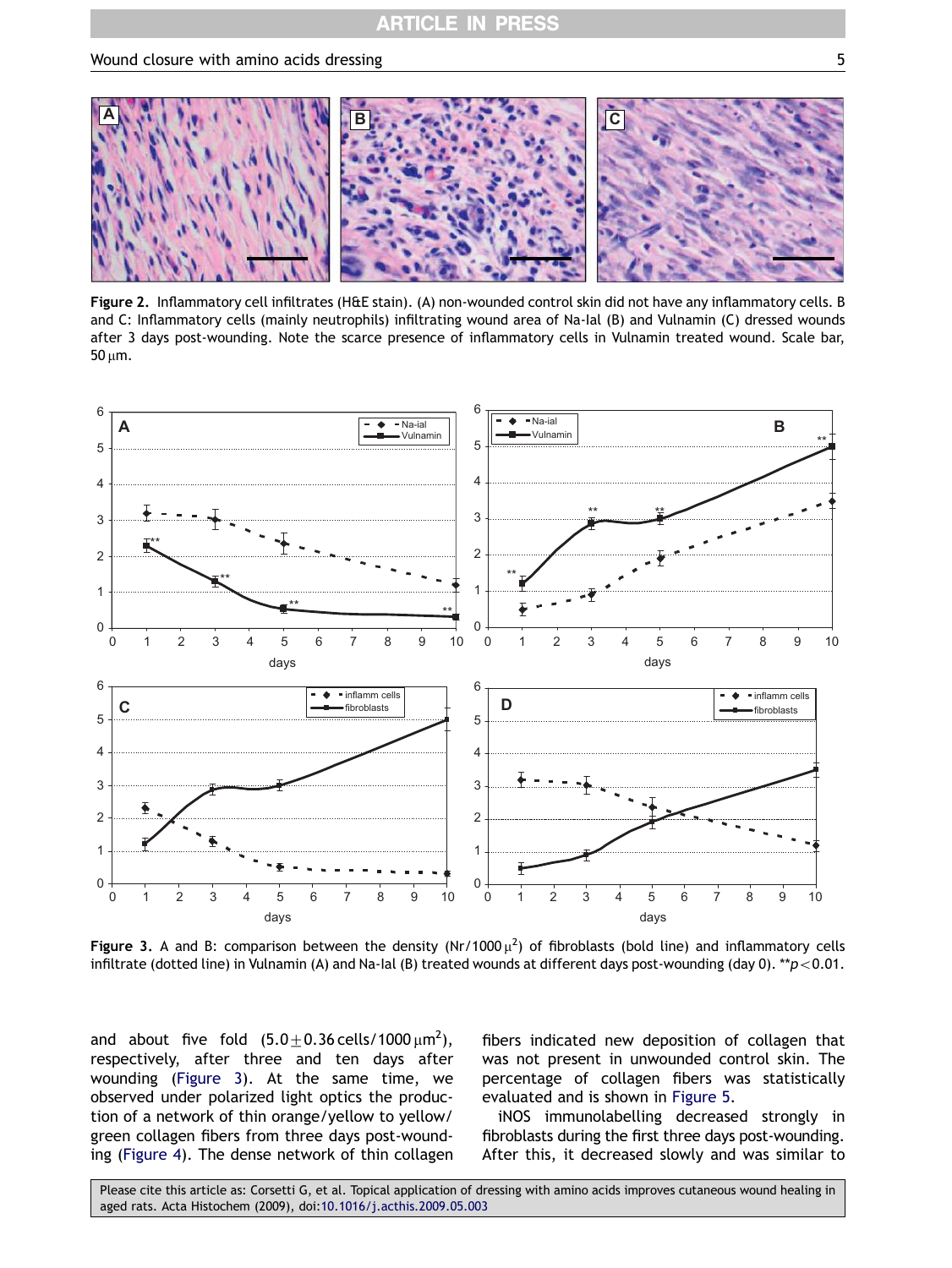<span id="page-5-0"></span>

Figure 4. Collagen fibers stained with sirius red method and observed by polarized light optics of unwounded control skin (A) and wound area Na-Ial (B) and Vulnamin (C) dressed after 3 days post-wounding. Note the abundant presence of thin collagen fibers in the Vulnamin treated wound. Scale bar,  $50 \mu m$ .



Figure 5. Percentage of wound area filled with thin orange/yellow–green collagen fibers in Vulnamin (bold line) and Na-Ial (dotted line) treated wounds according to days post-wounding. \*\* $p < 0.01$ .

controls ([Figure 6](#page-6-0)). The statistical analysis of iNOS immunolabelling confirmed the qualitative results obtained by this morphological study, indicating a rapid decrease from three days after the lesion (from 30 to 15 IOD) and a slow decrease from three to ten days (from 15 to 5 IOD), as shown in [Figure 7.](#page-6-0)

We observed a slight increase in eNOS immunolabelling, from three days post-wounding in fibroblasts, and this was strongly detected after five days [\(Figure 8](#page-7-0)). These results were confirmed by quantitative analysis and are shown in [Figure 9.](#page-7-0) The last marker that we studied,  $TGF- $\beta$ 1, increased$ strongly by three days and then slowly decreased ([Figure 10](#page-8-0)); its quantitative analysis is shown in [Figure 11.](#page-8-0)

#### Na-Ialuronate

With topical application of Na-Ial the parameters changed more slowly. After three days post-lesion the number of inflammatory cells decreased by only about 5%  $(3.03 \pm 0.28 \text{ cells}/1000 \mu m^2 \text{ vs } 3.2 \pm 0.23)$ of the first day). Five and ten days after wounding, the inflammatory cells decreased, respectively, by about 26%  $(2.36 \pm 0.3 \,\text{cells}/1000 \,\mu\text{m}^2)$  and 63%  $(1.19 \pm 0.18 \text{ cells} / 1000 \,\mu\text{m}^2)$  [\(Figures 2, 3\)](#page-4-0). According to these data, the fibroblast density increased slowly after one day post-lesion  $(0.5+0.15 \text{ cells}/$  $1000 \mu m^2$ ) and about one-fold after three days  $(0.9 \pm 0.17 \text{ cells} / 1000 \,\mu\text{m}^2)$ , about three-fold five days after lesion  $(1.91 \pm 0.21 \text{ cells}/1000 \,\mu\text{m}^2)$  and about seven-fold ten days after lesion  $(3.5\pm$ 0.36 cells/1000  $\mu$ m<sup>2</sup>). However, the number of fibroblasts was always lower than in the Vulnamintreated wounds ([Figure 3](#page-4-0)). In addition, we observed very low production of thin yellow to green collagen fibers from three days post-wounding (Figure 4). After five and ten days post-lesion, the collagen production of thin fibers increased moderately. The percentage of collagen fibers was statistically evaluated and is shown in Figure 5.

iNOS was very strongly detected in fibroblasts after one day and immunolabelling decreased moderately after three days (from 42 to 34 IOD). Between the third and fifth days, the iNOS immunolabelling did not vary significantly and then remained strong [\(Figure 6](#page-6-0)). iNOS immunolabelling decreased slowly after ten days (from 33 to 18 IOD) as shown in [Figure 7](#page-6-0).

eNOS immunolabelling increased faintly after three days post-lesion, whereas it increased moderately after five days, mainly in fibroblasts. The control group showed a faint immunolabelling of eNOS only in endothelial cells ([Figure 8\)](#page-7-0). The quantitative analysis of eNOS immunolabelling according to time after wounding is shown in [Figure 9.](#page-7-0)

 $TGF- $\beta$ 1 immunolabelling faintly increased after$ three days ([Figure 10\)](#page-8-0), moderately after the fifth day and strongly only after ten days post-lesion. Its quantitative analysis is shown in [Figure 11.](#page-8-0)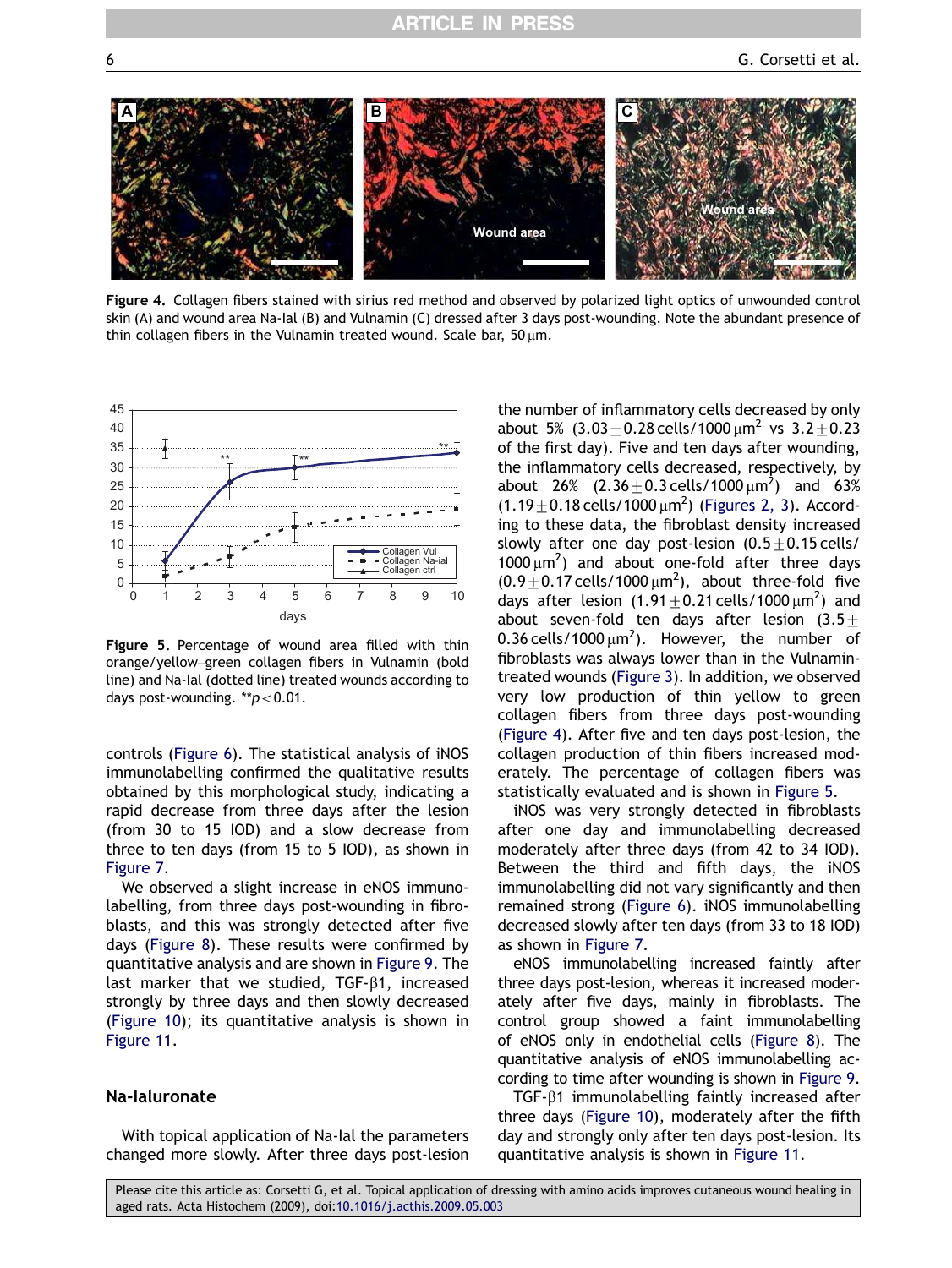<span id="page-6-0"></span>

Figure 6. iNOS immunolabelling in unwounded control skin (A) and wound area of Na-Ial (B) and Vulnamin (C) dressed after 3 days post-wounding. Note strong immunolabelling in Na-Ial treated wound (B) indicating the inflammation of the area. Scale bar,  $50 \mu m$ .



Figure 7. IOD. Variation of iNOS immunolabelling in Vulnamin (bold line) and Na-Ial (dotted line) treated wounds according to days post-wounding. \*\* $p < 0.01$ .

## **Discussion**

The main finding of our study is that Vulnamin<sup>®</sup> dressings accelerate wound healing in experimental skin lesions with modulation of the inflammatory phase, reduction of iNOS and increase in  $TGF- $\beta$ 1$ and eNOS immunolabelling.

Successful repair after tissue injury requires the resolution of the inflammatory response. Most nonhealing wounds fail to progress through the normal phases of wound repair, remaining in a chronic inflammation state [\(Loots et al., 1998\)](#page-9-0). Of the different phases of healing, the inflammatory phase acts as a limiting factor. Because inflammation is important in counteracting possible bacterial infection, this can create a problem for wound closure. Immediately after injury, clotting blood creates a hemostatic plug in which platelets and leukocytes are trapped and aggregated and these release a wide variety of factors that amplify the aggregation response [\(Szpaderka et al., 2003\)](#page-10-0). Within a few hours post-injury, the neutrophils in the wound, activated by pro-inflammatory cytokines such as TNF- $\alpha$ , IL1 and IFN- $\gamma$ , transmigrate across the endothelial cell wall of capillaries, leading to the expression of various classes of adhesion molecules fundamental for leukocyte adhesion and diapedesis. Chemoattractant cytokines initiate post-wounding inflammation and NO modulates these cytokines.

iNOS is upregulated following tissue injury, perhaps as part of a primordial anti-microbial mechanism [\(Bogdan et al., 2000](#page-8-0)) and considerable evidence indicates that increased NO production is beneficial to normal healing ([Efron et al., 2000\)](#page-9-0). In a rat dermal wound model, iNOS was demonstrated in infiltrating macrophages within 6–24 h of injury, slowly decreasing over the subsequent 10 days [\(Albina et al., 1980\)](#page-8-0).

In large doses, NO has been shown to be cytostatic to many cell types, including endothelial cells, smooth muscle cells, hepatocytes and fibroblasts ([Garg and Hassid, 1990](#page-9-0); [Stadler et al., 1991](#page-10-0); [Thomae et al., 1995\)](#page-10-0). However, low concentrations of NO can stimulate cell proliferation ([Efron et al.,](#page-9-0) [1991;](#page-9-0) [Du et al., 1997](#page-9-0)). Collagen synthesis correlates with NO synthesis during wound healing. Inhibition of iNOS by competitive inhibitors decreases collagen deposition, whereas moderate NO administration enhances matrix synthesis [\(Schaffer](#page-9-0) [et al., 1996, 1997, 1999](#page-9-0); [Murrel et al., 1997;](#page-9-0) [Witte](#page-10-0) [et al., 1997](#page-10-0); [Thornton et al.,1998\)](#page-10-0). Our data show that cutaneous wounds dressed with Vulnamin $^{\circledR}$ quickly decreased, but did not inhibit iNOS, and this modulation correlated with fewer inflammatory infiltrates and reduced inflammation. The low level of iNOS is fundamental to help proliferation of resident cells and recruitment of macrophages. Furthermore, the moderate presence of inflammatory cells stimulates macrophages to secrete TGF- $\beta$ 1 and also stimulates fibroblast activity.

Recent findings show that there is significantly increased cutaneous eNOS levels as well as constitutive NOS enzymatic activity after excisional wounding in normal mice ([Luo et al., 2004](#page-9-0)). We also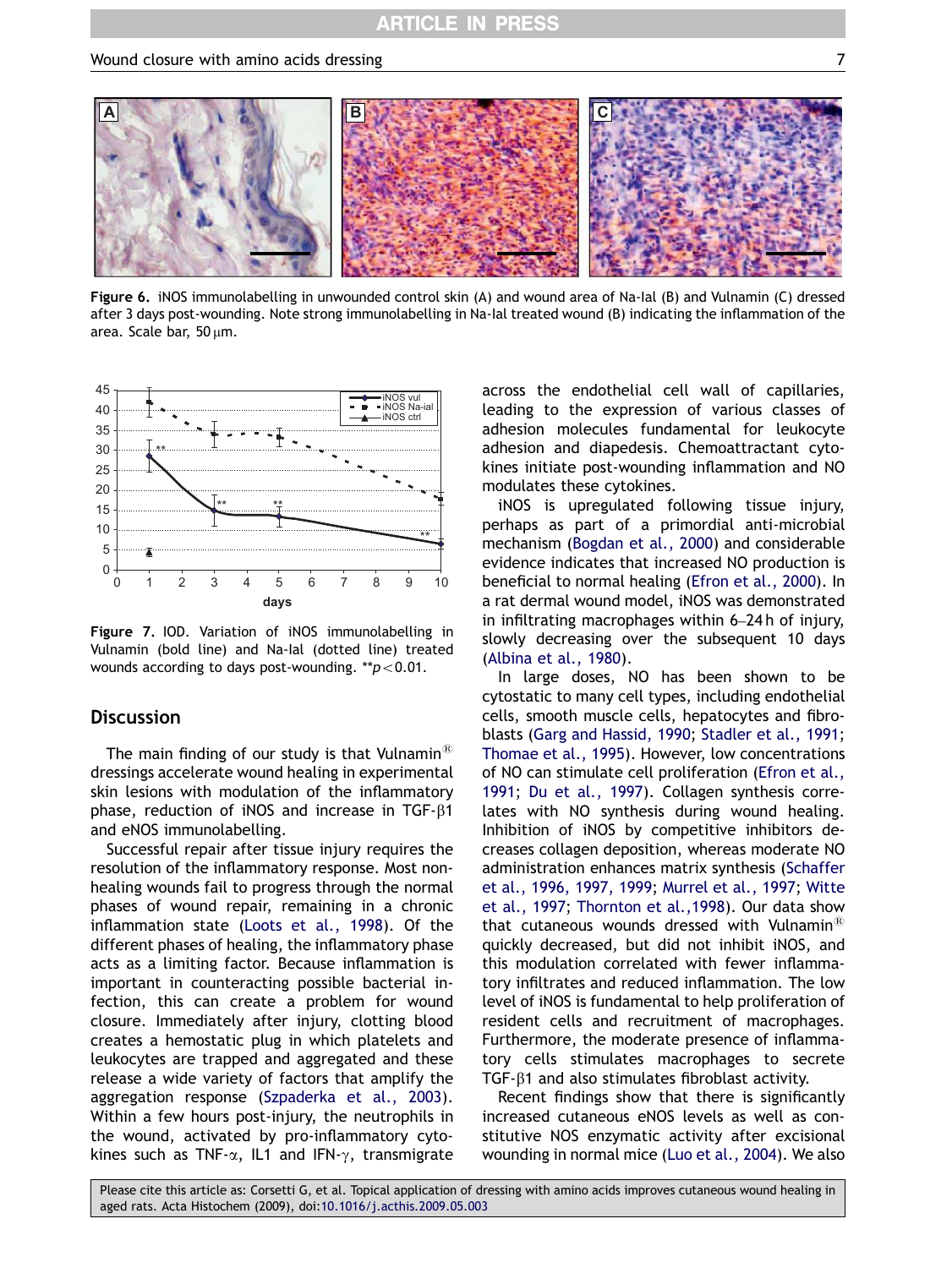<span id="page-7-0"></span>

Figure 8. eNOS immunolabelling in unwounded control skin (A, arrows) and wound area Na-Ial (B) and Vulnamin (C) dressed 5 days post-wounding. Note the strong immunolabelling in Vulnamin treated wounds. Scale bar,  $50 \,\text{\upmu m}$ .



Figure 9. IOD. Variation of eNOS immunolabelling in Vulnamin (bold line) and Na-Ial (dotted line) treated wounds according to days post-wounding.  $*p<0.01$ .

observed that wounds treated with Vulnamin $^{\text{\tiny{(B)}}}$ greatly increased eNOS immunopositivity by five days post-lesion when the inflammatory phase had finished. The high levels of eNOS indicate a beneficial effect of neo-angiogenesis in new tissues in the wound areas, accelerating and improving the final phases of wound closure and re-epithelialization. These results agree with an earlier report showing that impaired wound healing was paralleled by decreased wound eNOS expression ([Stallmayer et al., 2002\)](#page-10-0).

TGF-B1 is a potent chemoattractant, mainly produced by macrophages at the wound site, and it is also one of the strongest iNOS inhibitors during wound healing [\(Vodovotz et al., 1993](#page-10-0)). TGF- $\beta$ family proteins are known to stimulate collagen and fibronectin formation in a variety of fibroblast cell lines [\(Roberts et al., 1986](#page-9-0); [Steed, 1997](#page-10-0)). Therefore, the fast and consistent increase of TGF- $\beta$ 1 immunolabelling after the Vulnamin dressing could also be a sign of macrophage activation that plays a fundamental role in reducing inflammation and increasing fibroblast activity and

collagen production. This may indicate that decreased iNOS expression and modulation of NO synthesis are related to enhanced expression of TGF- $\beta$ 1. Presumably, iNOS activity can be downregulated by the over-expression of TGF- $\beta$ 1, with the consequent resolution of the inflammatory phase. The high expression of  $TGF- $\beta$ 1 could$ stimulate the fibroblasts to produce a dense collagen network. In addition, fibroblast activity could be facilitated by reduced inflammation in the wound area due to decreased iNOS expression and neutrophil infiltration. In Vulnamin $^{\text{\textregistered}}$  dressed wounds, the slow decrease of TGF- $\beta$ 1 immunolabelling three days post-lesion, may also have improved the final phase of wound closure. Both keloids and hypertrophic scars express aberrantly elevated levels of TGF-<sup>B1</sup> ([Ladin et al., 1995](#page-9-0)). So decreased TGF- $\beta$ 1 in the final phase of wound repair could reduce scar formation, thus improving normal wound closure. The possible mechanism of Vulnamin $^{\circledR}$  in wound closure is summarized in [Figure 12.](#page-8-0)

In humans, protein energy malnutrition (PEM) and involuntary weight loss is a common problem in the elderly population. In elderly burn patients, PEM has been diagnosed in 61% of patients. There is a significant increase in infection rate, decrease in the healing rate of a standard skin graft donor site and increased hospitalisation in the PEM group compared with well-nourished elderly burn patients. Mortality with PEM is significantly higher (17%) compared with 9% without PEM [\(Demling,](#page-9-0) [2005](#page-9-0)). Because PEM alters the general, but also local, availability of amino acids, the chance of rapidly providing the correct ratio of amino acids suitable to promote efficient healing by collagen synthesis directly in the lesion area may provide an easy therapeutic treatment for these frail patients.

Our data show that cutaneous wounds dressed with topical application of Vulnamin<sup>®</sup> modulate

Please cite this article as: Corsetti G, et al. Topical application of dressing with amino acids improves cutaneous wound healing in aged rats. Acta Histochem (2009), doi:[10.1016/j.acthis.2009.05.003](dx.doi.org/10.1016/j.acthis.2009.05.003)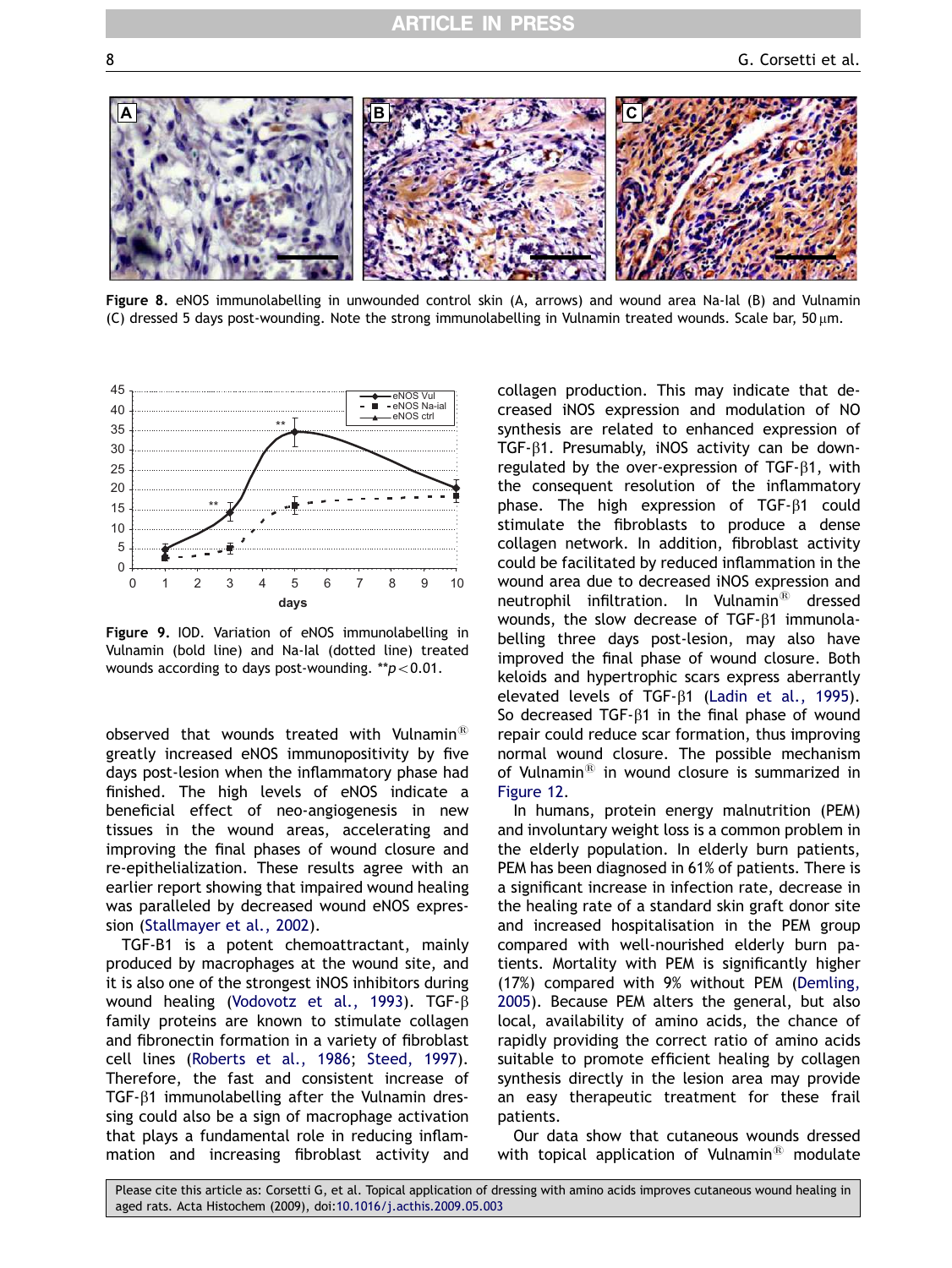<span id="page-8-0"></span>

Figure 10. TGF-B1 immunolabelling in unwounded control skin (A) and wound area of Na-Ial (B) and Vulnamin (C) dressed skin after 3 days post-wounding. Note the strong immunolabelling in Vulnamin treated wounds. Scale bar,  $50 \mu m$ .



Figure 11. IOD. Variation of TGF-b1 immunolabelling in Vulnamin (bold line) and Na-Ial (dotted line) treated wounds according to post-wound days.  $*p<0.01$ .



Figure 12. Possible pathways of Vulnamin action mechanism in wound healing. Arrow  $up =$  increase; arrow  $down = decrease.$ 

the inflammatory response, stimulate the activation and proliferation of fibroblasts rapidly producing a collagen fiber network, with a consequently shorter healing time. This nutritive approach applied to wound dressings could provide an efficacious and safe strategy to accelerate cutaneous wound healing in old patients, simplifying therapeutic procedures and improve the quality of life.

## Acknowledgements

The authors would like to thank Prof. Franco Conti for providing the antibodies and reagents, and for his helpful advice. This research was supported by a M.I.U.R. Grant (60%). We would also like to thank Dr. Robert Coates (Linguistic Center, Bocconi University, Milan, Italy), medical writer, for his linguistic corrections.

## Disclosure of interests

The authors who contributed to this publication have disclosed that they have no financial arrangement or affiliation with a corporate organization or a manufacturer of any commercial product discussed in this article.

## References

- Albina JE, Mills CD, Henry Jr. WL, et al. Temporal expression of different pathways of L-arginine metabolism in healing wound. J Immunol 1990;144: 3877–80.
- Allon I, Vered M, Buchner A, Dayan D. Stromal differences in salivary gland tumors of a common histopathogenesis but with different biological behavior: a study with picrosirius red and polarizing microscopy. Acta Histochem 2006;108:259–64.
- Ashcroft GS, Horan MA, Ferguson MW. The effects of ageing on cutaneous wound healing in mammals. J Anat 1995;187:1–26.
- Bogdan C, Rollinghoff M, Diefenbach A. The role of nitric oxide in innate immunity. Immunol Rev 2000;173: 17–26.
- Buffoli B, Pechánová O, Kojsová S, et al. Provinol prevents CsA-induced nephrotoxicity by reducing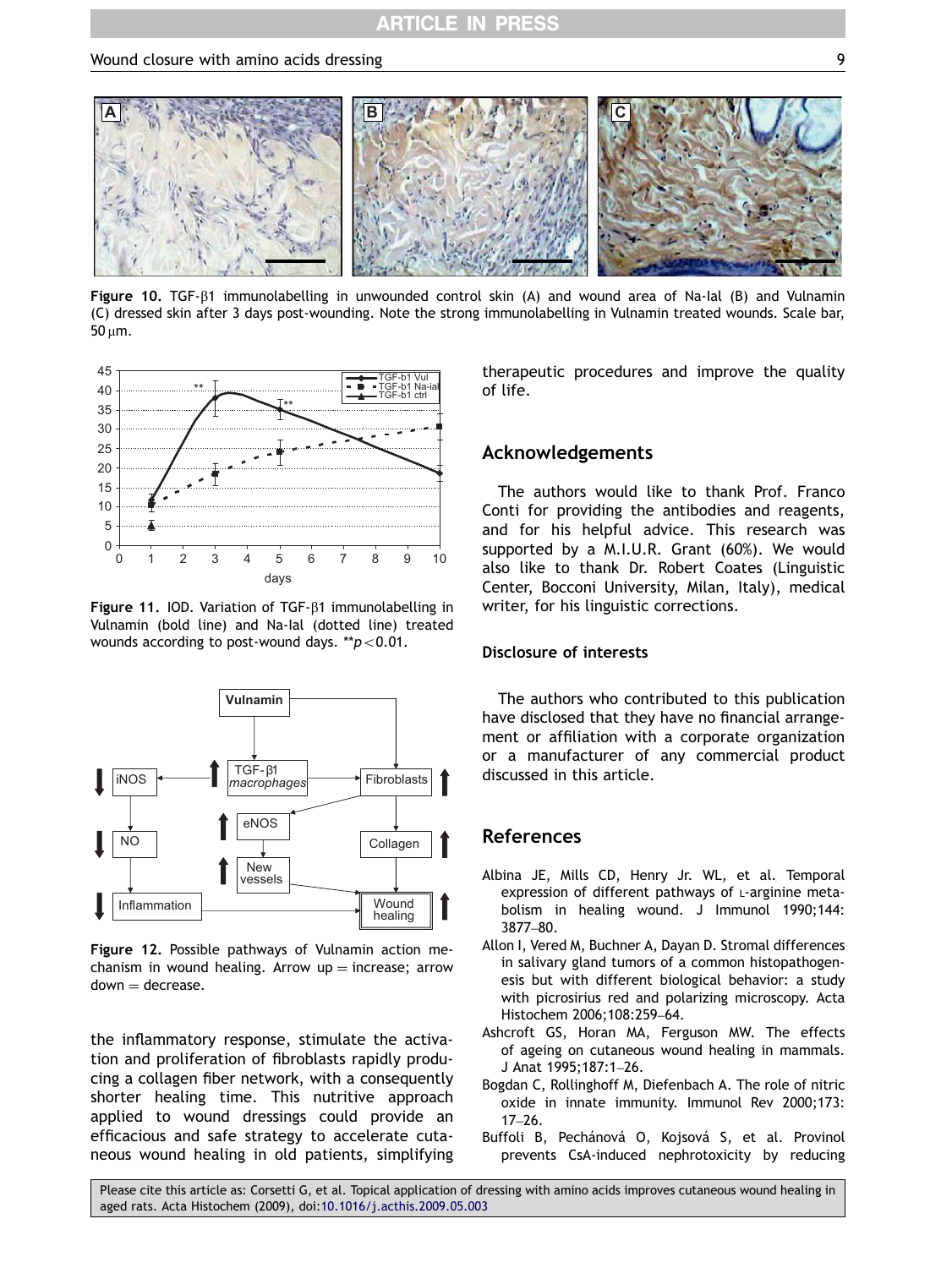<span id="page-9-0"></span>reactive oxygen species, iNOS, and NF-kB expression. J Histochem Cytochem 2005;53:1459–68.

- Dayan D, Hiss Y, Hirshberg A, Bubis JJ, Wolman M. Are the polarization colors of picrosirius red-stained collagen determined only by the diameter of the fibers? Histochemistry 1989;93:27–9.
- Demling RH. The incidence and impact of pre-existing protein energy malnutrition on outcome in the elderly burn patient population. J Burn Care Rehabil 2005;26: 94–100.
- Dioguardi F. Collagen synthesis: a determinant role for amino acids. J Clin Dermatol 2008;26:636–40.
- Donnini S, Ziche M. Constitutive and inducible nitric oxide synthase: role in angiogenesis. Antioxid Redox Signal 2002;4:817–23.
- Du M, Islam M, Lin L, et al. Promotion of proliferation of murine balb/C3T3 fibroblasts mediated by nitric oxide at lower concentrations. Biochem Mol Biol Int 1997;41:625–31.
- Cassino R, Ricci E. Aminoacids and wound bed: a possible interaction for a topic and general treatment in the chronic skin lesion repair. Acta Vulnologica 2005;3: 111–5.
- Efron DT, Kirk SJ, Regan MC, et al. Nitric oxide generation from L-arginine is required for optimal peripheral blood lymphocyte DNA synthesis. Surgery 1991;110: 327–34.
- Efron DT, Most D, Barbul A. Role of nitric oxide in wound healing. Curr Opin Clin Nutr Metab Care 2000;3: 197–204.
- Eming SA, Brachvogel B, Odorisio T, Koch M. Regulation of angiogenesis: wound healing as a model. Prog Histochem Cytochem 2007;42:115–70.
- Eming SA, Krieg T, Davidson JM. Inflammation in wound repair: molecular and cellular mechanisms. J Invest Dermatol 2007;127:514–25.
- Fenske NA, Lober CW. Structural and functional changes of normal aging skin. J Am Acad Dermatol 1986;15: 571–85.
- Frank S, Madlener M, Pfeilschifter J, et al. Induction of inducible nitric oxide synthase and its corresponding tetrahydrobiopterin-cofactor-synthesizing enzyme GTP-cyclohydrolase 1 during cutaneous wound repair. J Invest Dermatol 1998;111:1058–64.
- Garg UC, Hassid A. Nitric oxide-generating vasodilators inhibits mitogenesis and proliferation of BALB/C 3T3 fibroblasts by a cyclic GMP-independent mechanism. Biochem Biophys Res Commun 1990;171:474–9.
- Hennessey P, Nirgiotis JG, Andrassy RJ. The effects of age and various fat/carbohydrate ratios on nitrogen retention and wound healing in rats. J Pediatr Surg 1991;26:367–73.
- Hinz B, Phan SH, Thannickal VJ, Galli A, Bochaton-Piallat ML, Gabbiani G. The myofibroblast: one function, multiple origins. Am J Pathol 2007;170: 1807–16.
- Knowles RG, Moncada S. Nitric oxide synthases in mammals. Biochem J 1999;298:249–58.
- Koren R, Yaniv E, Kristt D, Shvero J, Veltman V, Grushko I, et al. Capsular collagen staining of follicular thyroid

neoplasm by picrosirius red: role in differential diagnosis. Acta Histochem 2001;103:151–7.

- Ladin DA, Garner WL, Smith Jr. DJ. Excessive scarring as a consequence of healing. Wound Repair Regener 1995; 3:6–14.
- Lee PC, Salyapongse AN, Bragdon GA, Shears LL, Watkins SC, Edington HDJ, et al. Impaired wound healing and angiogenesis in eNOS-deficient mice. Am J Physiol 1999;277:H1600–8.
- Leibovich SJ, Polverini PJ, Fong TW, Harlow LA, Koch AE. Production of angiogenic activity by human monocytes requires an L-arginine/nitric oxide-synthase-dependent effectors mechanism. Proc Natl Acad Sci USA 1994;91: 4190–4.
- Loots MA, Lamne EN, Zeegelaar J, Mekkes JR, Bos JD, Middlelkoop E. Differences in cellular infiltrate and extracellular matrix of chronic diabetic and venous ulcers versus acute wounds. J Invest Dermatol 1998; 111:850–7.
- Luo JD, Wang YY, Fu W, Wu J, Chen AF. Gene therapy of eNOS and MnSOD restores delayed wound healing in type I diabetic mice. Circulation 2004;110:2484–93.
- Murrel GS, Szabo C, Hannafin JA, et al. Modulation of tendon healing by nitric oxide. Inflamm Res 1997;46: 19–27.
- Nill MR, Oberyszyn TM, Ross MS, et al. Quantification of inducible nitric oxide gene expression during incisional wound healing. Surg Forum 1995;46:753–5.
- Peters JL, Sindrillaru A, Hinz B, Hinrichs R, Menke A, Alazzeh E, et al. Wound healing defect of CD18 -/- mice due to a decrease in TGF- $\beta$ 1 and myofibroblast differentiation. EMBO J 2005;24:3400–10.
- Reichner JS, Meszaros AJ, Louis CA, et al. Molecular and metabolic evidence for the restricted expression of inducible nitric oxide synthase in healing wounds. Am J Pathol 1999;154:1097–104.
- Ring BD, Scully S, Davis CR, Baker MB, Cullen MJ, Pelleymounter MA, et al. Systemically and topically administered Leptin both accelerate wound healing in diabetic ob/ob mice. Endocrinology 2000; 141:446–9.
- Rizzoni D, Porteri E, Ciuceis C, Sleiman I, Rodella L, Rezzani R, et al. Effect of treatment with Candesartan or Enalapril on subcutaneous small artery structure in hypertensive patients with noninsulin-dependent diabetes mellitus. Hypertension 2005;45:659–65.
- Roberts AB, Sporn MB, Assoian RK, Smith JM, Roche NS, Wakefield LM, et al. Transforming growth factor type beta: rapid induction of fibrosis and angiogenesis in vivo and stimulation of collagen formation in vitro. Proc Natl Acad Sci USA 1986;83:4167–71.
- Schaffer MR, Tantry U, Gross SS, et al. Nitric oxide regulates wound healing. J Surg Res 1996;63:237–40.
- Schaffer MR, Tantry U, van Wesep RA, Barbul A. Nitric oxide metabolism in wounds. J Surg Res 1997;71: 25–31.
- Schaffer MR, Tantry U, Thornton FJ, et al. Inhibition of nitric oxide synthesis in wounds: pharmacology and effect on accumulation of collagen in wound mice. Eur J Surg 1999;165:262–7.

Please cite this article as: Corsetti G, et al. Topical application of dressing with amino acids improves cutaneous wound healing in aged rats. Acta Histochem (2009), doi:[10.1016/j.acthis.2009.05.003](dx.doi.org/10.1016/j.acthis.2009.05.003)